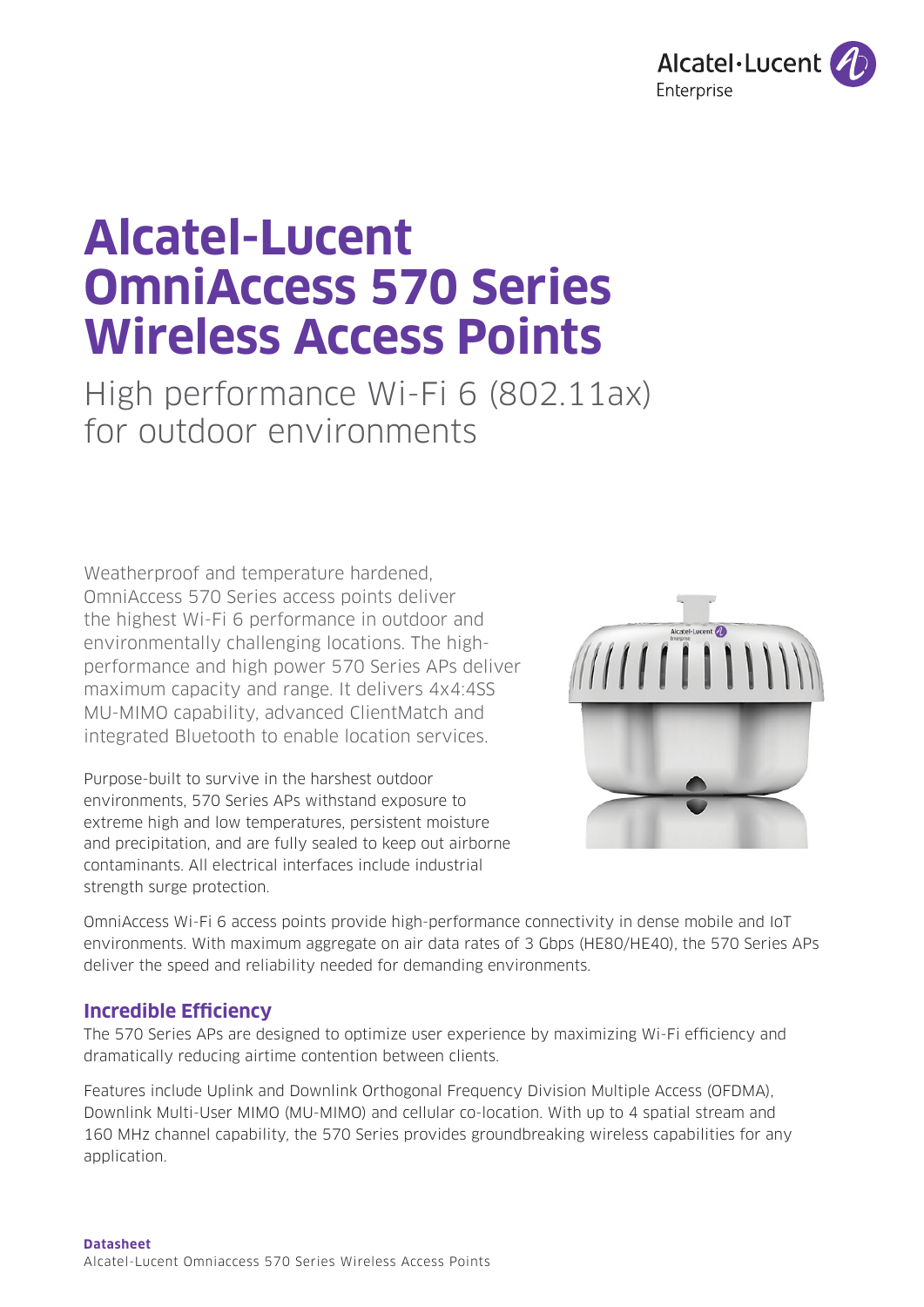#### **Advantages of OFDMA**

This capability allows Aruba Wi-Fi 6 APs to handle multiple Wi-Fi 6 enabled clients simultaneously on a single radio. Channel utilization is optimized per transaction by matching allocated bandwidth in a channel to the offered user load. These sub divisions of the channel are referred to as Resource Units (RU).

## **Multi-User MIMO (MU-MIMO)**

The 570 Series APs support downlink MU-MIMO similar to Wi-Fi 5 (802.11ac Wave 2) APs. With the introduction OFDMA in Wi-Fi 6, the overhead for this capability is reduced and MU-MIMO effectiveness is substantially improved for large client counts.

## **Wi-Fi 6 and MU-MIMO aware client optimization**

AI powered ClientMatch technology ensures that all clients are attached to their best serving Access Point. Session metrics, network metrics, applications and client type are used to identify and maintain the best connection.

## **Advanced Cellular Coexistence (ACC)**

The ACC feature uses built in filtering to automatically minimize the impact of interference of high power cellular base stations, in building distributed antenna systems as well as small cell and femtocell equipment.

## **Intelligent Power Monitoring (IPM)**

OmniAccess APs continuously monitor and report hardware energy consumption. APs can be configured to enable or disable capabilities based on the available PoE power – ideal when wired switches have exhausted their power budget.

# **IOT Platform Capabilities**

OmniAccess Wi-Fi 6 APs include an integrated Bluetooth 5 and802.15.4 radio (for Zigbee support) to simplify deploying and managing IoT-based location services, asset tracking services, security solutions and IoT sensors. This allow organizations to leverage the 570 Series as an IoT platform, which eliminates the need for an overlay infrastructure and additional IT resources.

# **Target Wake Time (TWT)**

Ideal for IoT solutions that communicate infrequently, this Wi-Fi 6 capability allows IoT devices to use 802.11ax protocol. TWT coordinates with client devices to allow them to sleep for extended periods and use shorter wake times

to communicate before returning to sleep. This substantially extends the useful operating life of Wi-Fi 6 based battery powered sensors.

# **Secure Infrastructure**

The OmniAccess 570 Series is an integral part of zero trust security approach to help protect user authentication and wireless traffic. Select capabilities include:

#### **WPA3 and Enhanced Open**

With the introduction of WPA3 and Enhanced Open, a Wi-Fi 6 certified client will never send unencrypted traffic over the air. Even with an open authenticated network, Enhanced Open still provides strong encryption over the air.

In all Wi-Fi 6 user sessions, each user is uniquely encrypted and if they disconnect and reconnect, the encryption changes from session to session.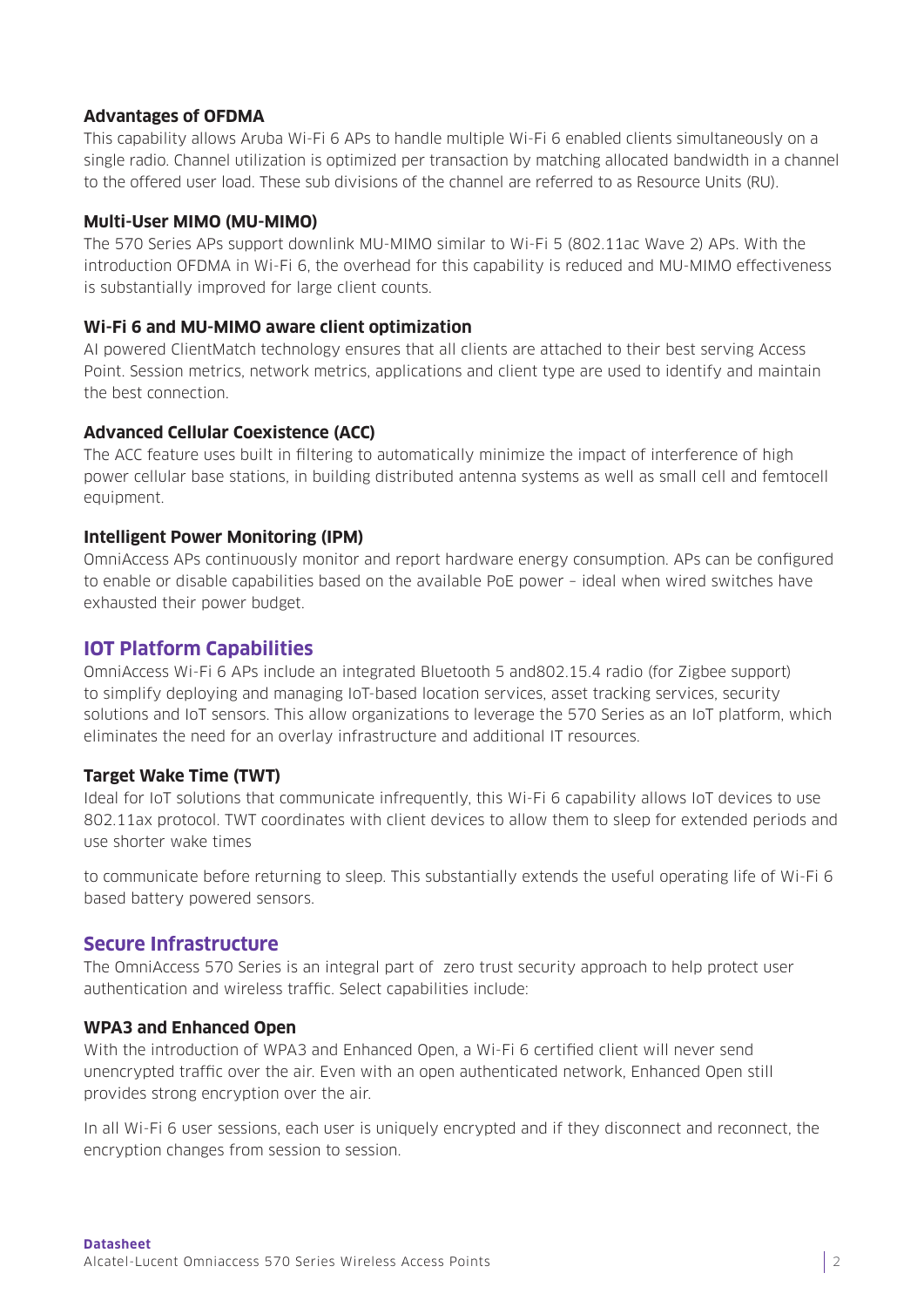#### **WPA2-MPSK**

MPSK enables simpler passkey management for WPA2 devices – should the Wi-Fi password on one device change, no additional changes are needed for other devices. This feature is enabled when networks are deployed with ClearPass Policy Manager.

#### **VPN Tunnels**

In Remote AP (RAP) and IAP-VPN deployments, the Aruba 570 Series can be used to establish a secure SSL/IPSec VPN tunnel to a Gateway or Mobility Controller that is configured as a VPN concentrator.

#### **Trusted Platform Module (TPM)**

For enhanced device assurance, all OmniAccess APs have an installed TPM for secure storage of credentials, keys and boot code.

## **Simple and Secure Access**

To simplify policy enforcement, the OmniAccess 570 Series uses Policy Enforcement Firewall (PEF) to encapsulate all traffic from the AP to the Mobility Controller (gateway) for end-to-end encryption and inspection. Policies are applied based on context including user role, device type, application, and location. This reduces the manual configuration of SSIDs, VLANs, and ACLs. PEF also serves as the underlying technology for Dynamic Segmentation.

# **High Density Connectivity**

Each 570 Series AP provide connectivity for a maximum of 512 associated clients per radio (1024 total).

#### **Flexible Operation and Management**

A unique feature of OmniAccess APs is the ability to operate in either controller-less or controllerbased mode.

#### **Controller-less (Instant) Mode**

In controller-less mode, one AP serves as a virtual controller for the entire network. Learn more about Instant mode in this technology brief.

#### **Mobility Controller Mode**

For optimized network performance, roaming and security, APs tunnel all traffic to a mobility controller for central management of traffic forwarding, segmentation, encryption, and policy enforcement.

#### **Management Options**

Available management choices include OV3600 AirManager (multi-vendor, on prem) solutions.

# **Additional Wi-Fi Features**

## **Transmit Beamforming (TxBF)**

Increased signal reliability and range

#### **Passpoint Release 2**

Seamless cellular-to-Wi-Fi carryover for guests

#### **Dynamic Frequency Selection (DFS)**

Optimized use of available RF spectrum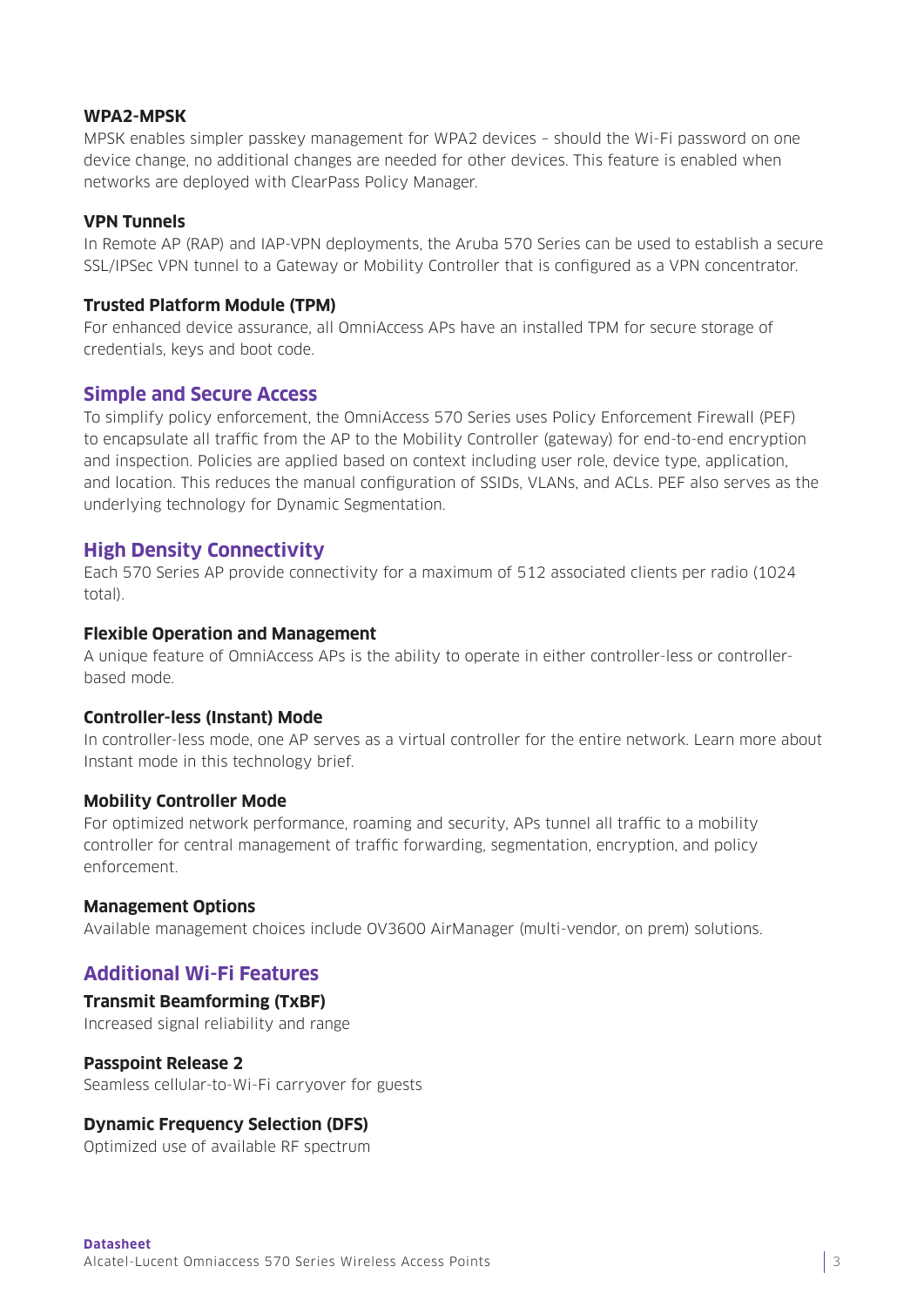## **Maximal Ratio Combining (MRC)**

Improved receiver performance for multi antenna access points.

#### **Cyclic Delay/Shift Diversity (CDD/CSD)**

Enable use of multiple transmit antennas

#### **Space-Time Block Coding (STBC)**

Increased connection robustness

#### **Low-Density Parity Check (LDPC)**

High performance error detection and correction coding for enhanced receiver performance.

# **AP570 Series Specifications**

#### **Hardware Variants**

- OAW-AP574
	- ¬ 5 GHz: Four Nf connectors for external antenna operation
	- ¬ 2.4 GHz Two Nf connectors for external antenna operation
	- ¬ BLE/Zigbee: Integrated omnidirectional antenna and peak gain of 4.2dBi
- OAW-AP575
	- ¬ Built in Omni Directional Antennas
	- ¬ 5 GHz Antennas 5dBi
	- ¬ 2.4GHz Antennas 3.4dBi
	- ¬ BLE/Zigbee: Integrated omnidirectional antenna and the peak gain of 6dBi
- OAW-AP577
	- ¬ Built in 90°H x 90°V Directional Antennas
	- ¬ 5 GHz Antennas 5.6dBi
	- ¬ 2.4 GHz Antennas 6.8dBi
	- ¬ BLE/Zigbee: Integrated omnidirectional antennas with peak gain of 8.4dBi

#### **Wi-Fi Radio Specifications**

- AP type: Outdoor Hardened, Wi-Fi 6 dual radio, 5 GHz 4x4 MIMO and 2.4 GHz 2x2 MIMO
- Software-configurable dual radio supports 5 GHz (Radio 0) and 2.4 GHz (Radio 1)

#### **5 GHz:**

- Four spatial stream Single User (SU) MIMO for up to 4.8 Gbps wireless data rate to individual 4SS HE160 Wi-Fi 6 client device (max)
- Two spatial stream Single User (SU) MIMO for up to 1.2
- Gbps wireless data rate to individual 2SS HE80 Wi-Fi 6 client device (typical)
- Four spatial stream Multi User (MU) MIMO for up to 4.8 Gbps wireless data rate to up to four 1SS

or two 2SS HE160 Wi-Fi 6 DL-MU-MIMO capable client devices simultaneously (max)

• Four spatial stream Multi User (MU) MIMO for up to 2.4 Gbps wireless data rate to up to four 1SS or two 2SS HE80 Wi-Fi 6 DL-MU-MIMO capable client devices simultaneously (typical)

#### **2.4 GHz:**

- Two spatial stream Single User (SU) MIMO for up to 575 Mbps wireless data rate to individual 2SS HE40 Wi-Fi 6 client device (max)
- Two spatial stream Single User (SU) MIMO for up to 287 Mbps wireless data rate to individual 2SS HE20 Wi-Fi 6 client device (typical)
- Two spatial stream Multi User (MU) MIMO for up to 575 Mbps wireless data rate to up to two 1SS HE40 Wi-Fi 6 DL- MU-MIMO capable client devices simultaneously (max)
- Two spatial stream Multi User (MU) MIMO for up to 287 Mbps wireless data rate to up to two 1SS HE20 Wi-Fi 6 DL- MU-MIMO capable client devices simultaneously (typical)
- Support for up to 512 associated client devices per radio, and up to 16 BSSIDs per radio
- Supported frequency bands (countryspecific restrictions apply):
	- ¬ 2.400 to 2.4835 GHz
	- ¬ 5.150 to 5.250 GHz
	- ¬ 5.250 to 5.350 GHz
	- ¬ 5.470 to 5.725 GHz
	- ¬ 5.725 to 5.850 GHz ¬ 5.825 to 5.875 GHz
- Available channels: Dependent on configured regulatory domain.
- Dynamic frequency selection (DFS) optimizes the use of available RF spectrum.
- Supported radio technologies:
	- ¬ 802.11b: Direct-sequence spreadspectrum (DSSS)
	- ¬ 802.11a/g/n/ac: Orthogonal frequency-division multiplexing (OFDM)
	- ¬ 802.11ax: Orthogonal frequencydivision multiple access
	- ¬ (OFDMA) with up to 16 resource units (RU)
- Supported modulation types:
	- ¬ 802.11b: BPSK, QPSK, CCK
	- ¬ 802.11a/g/n: BPSK, QPSK, 16-QAM, 64-QAM, 256-QAM (proprietary extension)
	- ¬ 802.11ac: BPSK, QPSK, 16-QAM, 64-QAM, 256-QAM, 1024 QAM (proprietary extension)
	- ¬ 802.11ax: BPSK, QPSK, 16-QAM, 64- QAM, 256-QAM, 1024 QAM
- 802.11n high-throughput (HT) support: HT 20/40
- 802.11ac very high throughput (VHT) support: VHT 20/40/80/160
- 802.11ax high efficiency (HE) support: HE20/40/80/160
- Supported data rates (Mbps): ¬ 802.11b: 1, 2, 5.5, 11
	- ¬ 802.11a/g: 6, 9, 12, 18, 24, 36, 48, 54
	- ¬ 802.11n (2.4GHz): 6.5 to 300 (MCS0 to MCS15, HT20 to HT40)
	- ¬ 802.11n (5GHz): 6.5 to 600 (MCS0 to MCS31, HT20 to HT40)
	- ¬ 802.11ac: (5 GHz): 6.5 to 3,467 (MCS0 to MCS9, NSS = 1 to 4 for VHT20 to VHT160)
	- ¬ 802.11ax (2.4GHz): 8.6 to 574 (MCS0 to MCS11, NSS = 1 to 2, HE20 to  $HFAO$
	- ¬ 802.11ax (5GHz): 8.6 to 4803 (MCS0 to MCS11, NSS = 1 to 4, HE20 to HE160)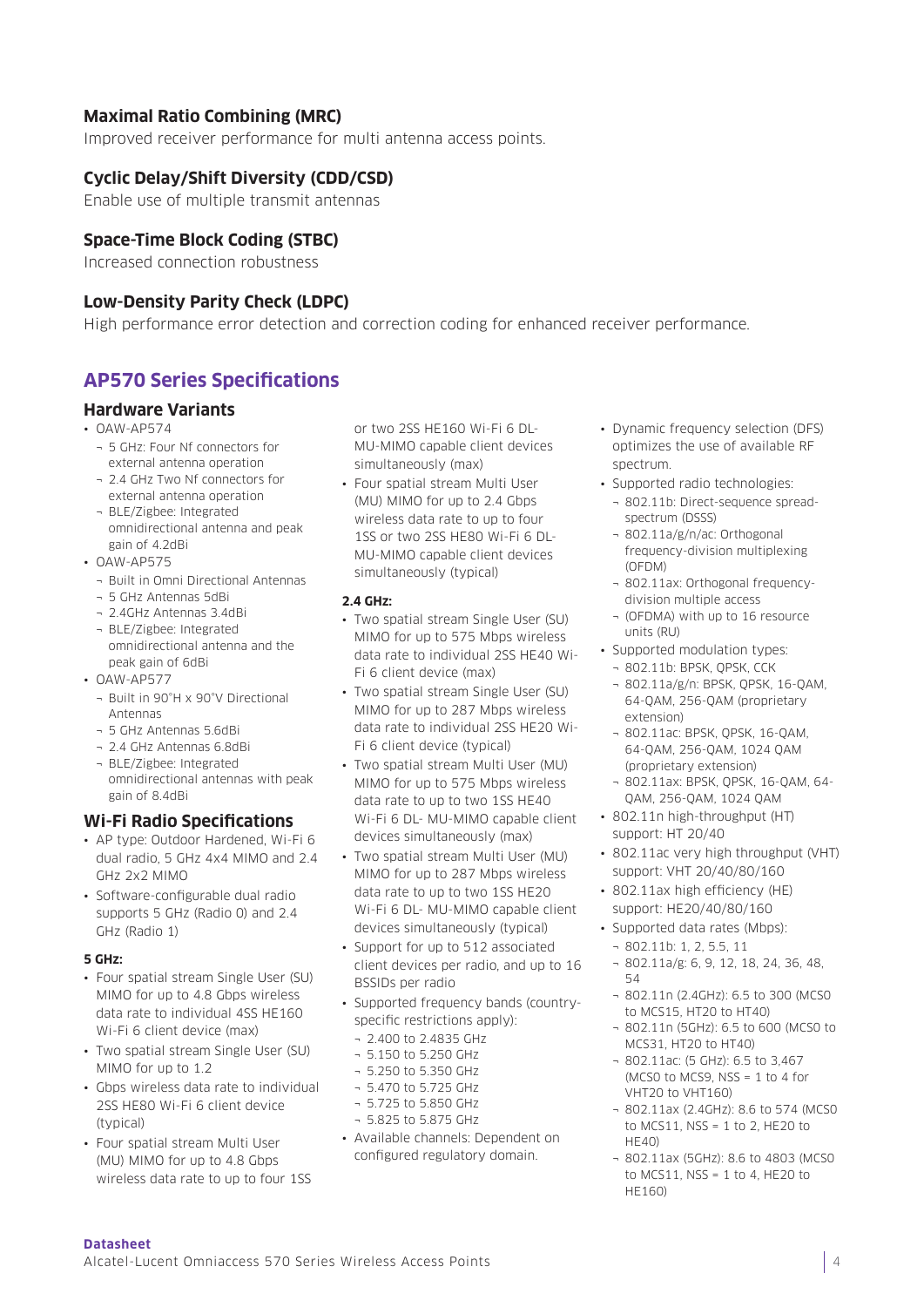- 802.11n/ac packet aggregation: A-MPDU, A-MSDU
- Transmit power: Configurable in increments of 0.5 dBm
- Maximum (conducted) transmit power (limited by local regulatory requirements):
	- ¬ 2.4 GHz band: +22 dBm per chain, +25dBm aggregate (2x2)
	- ¬ 5 GHz band: +22 dBm per chain, +28dBm aggregate (4x4)

Note: conducted transmit power levels exclude antenna gain.

- Maximum EIRP (limited by local regulatory requirements): ¬ 2.4 GHz band:
- 574: 25 + Antenna Gain + TxBF Gain
- 575: 29.0 dBm EIRP
- 577: 34.4 dBm EIRP
- ¬ 5 GHz band:
- 574: 28 + Antenna Gain + TxBF Gain
	- ¬ 575: 32.6 dBm EIRP
	- ¬ 577: 36 dBm EIRP
- Advanced Cellular Coexistence (ACC) minimizes interference from cellular networks.
- Maximum ratio combining (MRC) for improved receiver performance.
- Cyclic delay/shift diversity (CDD/ CSD) to enable the use of multiple transmit antennas
- Short guard interval for 20-MHz, 40-MHz, 80-MHz and 160-MHz channels.
- Space-time block coding (STBC) for increased range and improved reception.
- Low-density parity check (LDPC) for high-efficiency error correction and increased throughput.
- Transmit beam-forming (TxBF) for increased signal reliability and range.

#### **Power**

- Maximum (worst-case) power consumption:
	- ¬ POE powered (dual ports): 32.0W
	- ¬ POE powered (single port, full function): 26.1W
- Maximum (worst-case) power consumption in idle mode: 14.0W (single POE) or 16.0W (dual POE)
- Maximum (worst-case) power consumption in deep-sleep mode: 2.9W (single POE) or 3.9W (dual POE)
- The AP supports Power over Ethernet (POE; on port E0 and/or E1)
- When POE power is supplied to both Ethernet ports, the AP can be configured to combine or prioritize

power sources

- Power sources are sold separately; see the ordering Information section below for details
- When powered by 1x 802.3at (class 4) POE and with the IPM feature disabled, the AP will disable the other Ethernet port. In the same configuration but with IPM enabled, the AP will start up in unrestricted mode, but may dynamically apply restrictions depending on the POE budget and actual power. The feature restrictions and order can be programmed.
- Operating the AP with single or dual 802.3af (class 3 or lower) POE source is not supported.

# **Additional Interfaces**

- E0: SmartRate port (RJ-45)
	- ¬ Auto-sensing link speed (100/1000/2500BASE-T) and MDI/ MDX
	- ¬ 2.5Gbps speed complies with NBase-T and 802.3bz specifications
	- ¬ PoE-PD: 48Vdc (nominal) 802.3at/bt (Class 4 or higher)
	- ¬ 802.3az Energy Efficient Ethernet (EEE)
- E1: 100/1000BASE-T (RJ-45)
	- ¬ Auto-sensing link speed and MDI/ **MDX**
	- ¬ 802.3az Energy Efficient Ethernet  $(FFF)$
	- ¬ PoE-PD: 48Vdc (nominal) 802.3at/bt (Class 4 or higher)
- Link Aggregation (LACP) support between both network ports for redundancy and increased capacity
- Bluetooth 5 and 802.15.4 radio ¬ 2.4 GHz
	- ¬ Bluetooth 5: up to 8dBm transmit power and -95dBm receive sensitivity
	- ¬ Zigbee: up to 8 dBm transmit power and -97dBm receive sensitivity
	- ¬ Up to 4dBm transmit power (class 2) and -91 dBm receive sensitivity
- Visual indicator (multi-color LED): For system and radio status
- Reset button: Factory reset (during device power up)
- USB-C console interface

# **Mounting**

- AP-270-MNT-V1
- AP-270-MNT-V2
- AP-270-MNT-H1
- AP-270-MNT-H2

# **Mechanical**

- OAW-AP574
	- ¬ Dimensions/weight (excluding mount):
		- $-$  24 cm (W) x 24 cm (D) x 19 cm (H)/ 9.4" (W) x 9.4" (D) x 7.5" (H)
- 2.7kg/6.0lbs • OAW-AP575
	- ¬ Dimensions/weight (excluding mount):
		- 24 cm (W) x 24 cm (D) x 27 cm
		- (H)/9.4" (W) x 9.4" (D) x 10.6" (H)
- 2.5kg/5.6lbs
- OAW-AP577
	- ¬ Dimensions/weight (excluding mount):
	- $-$  23 cm (W)  $\times$  22 cm (D)  $\times$  14 cm (H)
	- $-$  9.0" (W)  $\times$  8.7" (D)  $\times$  5.6" (H)
	- 2.1 kg/4.6 lbs

# **Environmental**

- Operating:
	- ¬ Temperature: -40° C to +65° C (-40° F to +149° F) with full solar loading
	- ¬ Humidity: 5% to 93% non-condensing internal
	- ¬ Rated for operation in all weather conditions
- Storage and transportation:
	- ¬ Temperature: -40° C to +70° C (-40° F to +158° F)
- Operating Altitude: 3,000 m
- Water and Dust
- ¬ IP66/67
- Salt Tolerance ¬ Tested to ASTM B117-07A Salt Spray 200hrs
- Wind Survival: Up to 165 Mph
- Shock and Vibration ETSI 300-19-2-4

# **Regulatory**

- FCC/ISED
- CE Marked
- RED Directive 2014/53/EU
- EMC Directive 2014/30/EU
- Low Voltage Directive 2014/35/EU
- UL/IEC/EN 60950
- EN 60601-1-1, EN60601-1-2

For more country-specific regulatory information and

approvals, please see your ALE representative.

## **Regulatory Model Number**

- OAW-AP574: APEX0574
- OAW-AP575: APEX0575
- OAW-AP577: APEX0577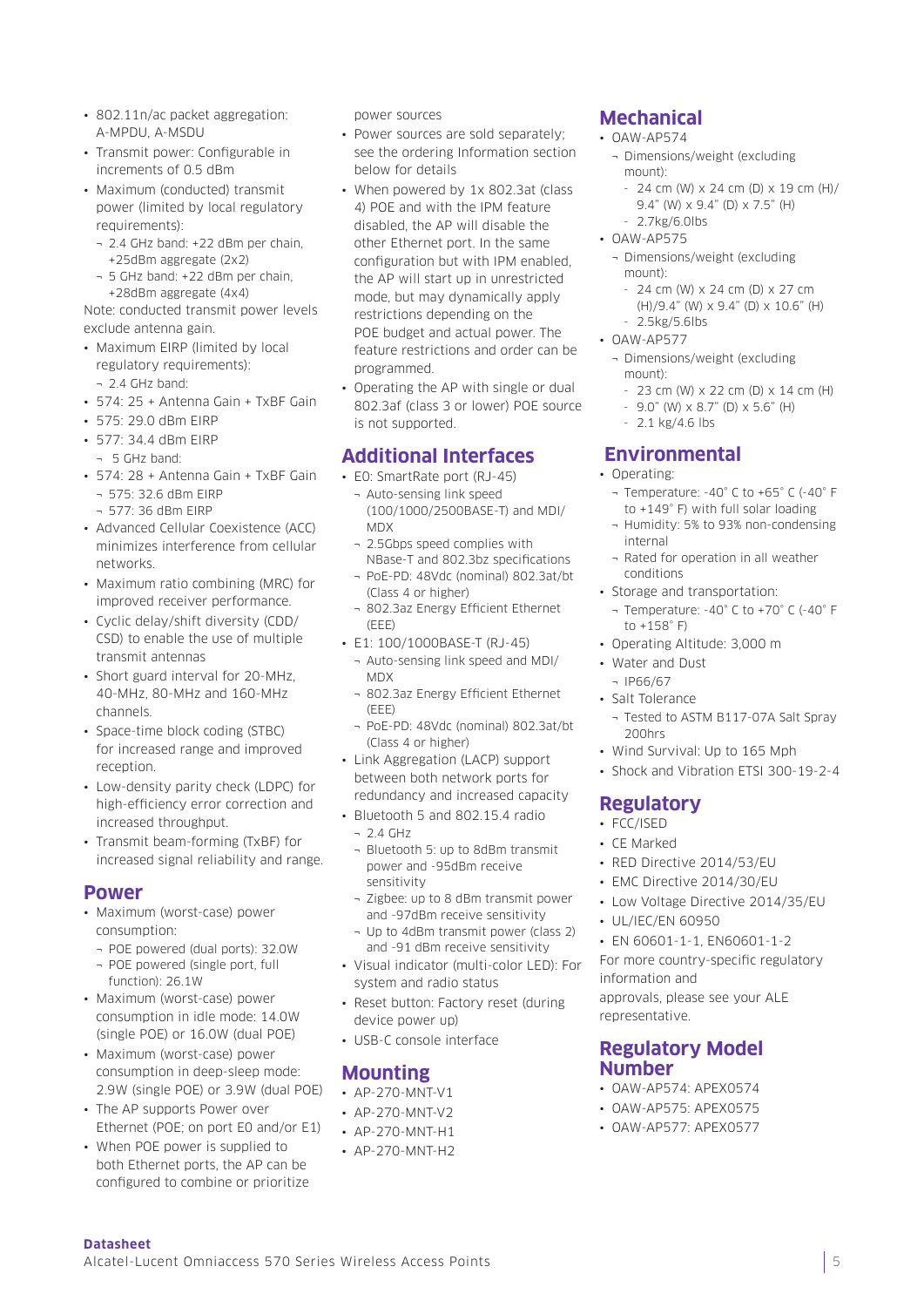# **Certifications**

- CB Scheme Safety, cTUVus
- UL2043 plenum rating
- Wi-Fi Alliance certified 802.11a/b/ g/n/
- Wi-Fi CERTIFIED™ 6 (802.11ax)
- Wi-Fi CERTIFIED™ ac (with Wave 2 features)
	- Passpoint® (Release 2) with AOS-W and Instant

# **Minimum Operating System Software**

• AOS-W & InstantOS 8.7.0.0

#### **Warranty**

• Limited Lifetime Warranty

| <b>RF Performance Table</b>  |                                                   |                                                 |
|------------------------------|---------------------------------------------------|-------------------------------------------------|
|                              | Maximum transit power (dBm)<br>per transmit chain | Receiver sensitivity (dBm)<br>per receive chain |
| 2.4GHz, 802.11B              |                                                   |                                                 |
| 1Mbps                        | 22                                                | $-97$                                           |
| 11 Mbps                      | 22                                                | $-89$                                           |
| 2.4GHz, 802.11g              |                                                   |                                                 |
| 6Mbps                        | 22                                                | $-94$                                           |
| 54Mbps                       | 20                                                | $-76$                                           |
| 2.4GHz, 802.11n/ac HT20      |                                                   |                                                 |
| MCSO                         | 22                                                | $-93$                                           |
| MCS8                         | 19                                                | $-72$                                           |
| 2.4GHz, 802.11ax HE20        |                                                   |                                                 |
| MCS <sub>0</sub>             | 22                                                | $-93$                                           |
| MCS11                        | 17                                                | $-62$                                           |
| 5GHz, 802.11a                |                                                   |                                                 |
| 6Mbps                        | 22                                                | $-95$                                           |
| 54Mbps                       | 20                                                | $-76$                                           |
| 5GHz, 802.11 n/ac HT20/VHT20 |                                                   |                                                 |
| MCS <sub>0</sub>             | 22                                                | $-92$                                           |
| MCS8                         | 19                                                | $-68$                                           |
| 5GHz, 802.11n/ac HT40/VHT40  |                                                   |                                                 |
| MCS <sub>0</sub>             | 22                                                | $-90$                                           |
| MCS9                         | 19                                                | $-65$                                           |
| GHz, 802.11ac VHT80          |                                                   |                                                 |
| MCS <sub>0</sub>             | 22                                                | $-84$                                           |
| MCS9                         | 19                                                | $-59$                                           |
| 5GHz, 802.11ac VHT160        |                                                   |                                                 |
| MCSO                         | 22                                                | $-90$                                           |
| MCS9                         | 17                                                | $-65$                                           |
| GHz, 802.11ax HE20           |                                                   |                                                 |
| MCS <sub>0</sub>             | 22                                                | $-94$                                           |
| MCS9                         | $14$                                              | $-62$                                           |
| 5GHz, 802.11ax HE40          |                                                   |                                                 |
| MCSO                         | 22                                                | $-91$                                           |
| MCS11                        | $17\,$                                            | $-60$                                           |
| 5GHz, 802.11ax HE80          |                                                   |                                                 |
| <b>MCSO</b>                  | 22                                                | $-87$                                           |
| MCS11                        | 17                                                | $-57$                                           |
| 5GHz, 802.11ax HE160         |                                                   |                                                 |
| <b>MCSO</b>                  | 22                                                | $-85$                                           |
| MCS11                        | $17\,$                                            | $-53$                                           |

Maximum capability of the hardware provided (excluding antenna gain). Maximum transmit power is limited by local regulatory settings.